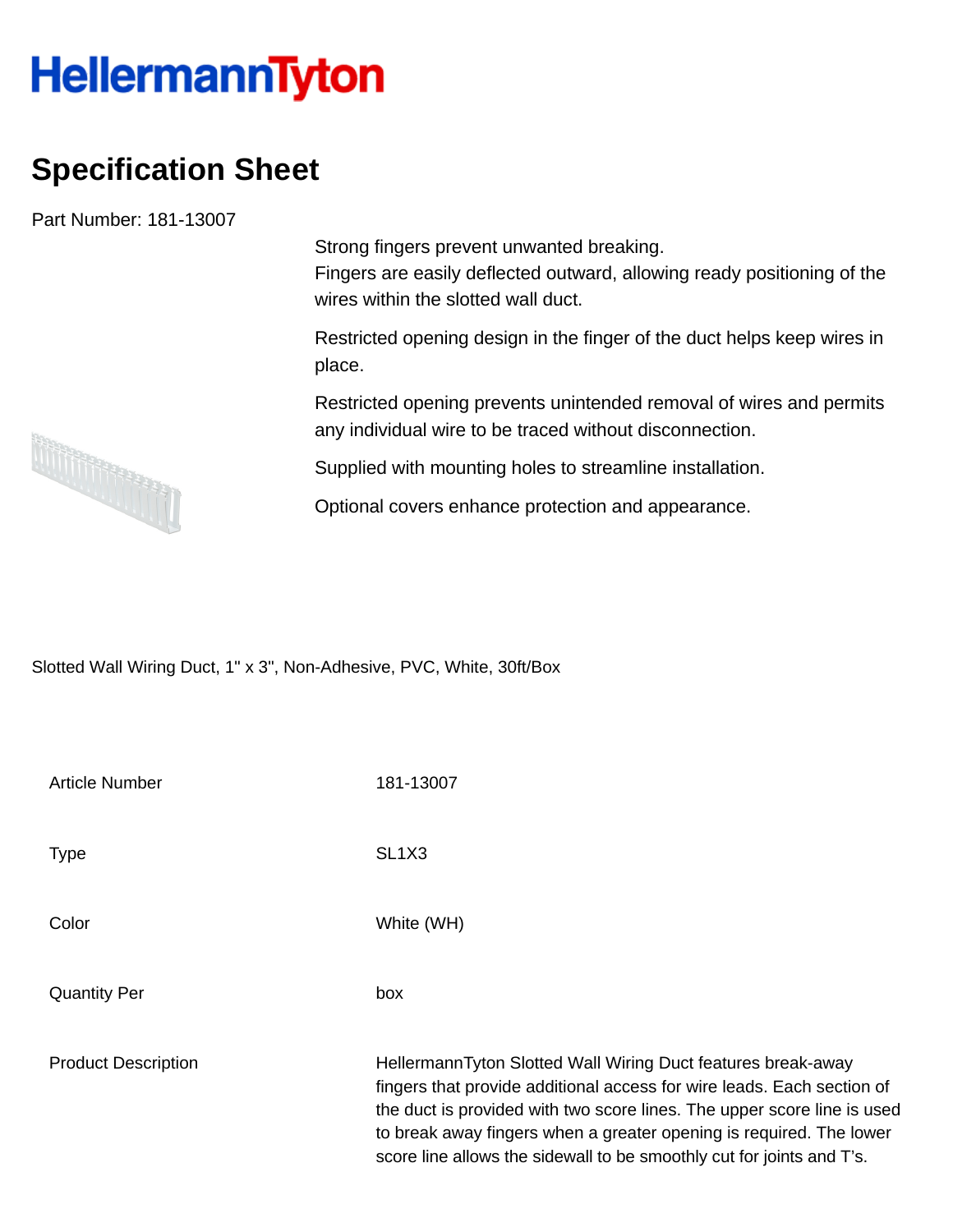| <b>Short Description</b>         | Slotted Wall Wiring Duct, 1" x 3", Non-Adhesive, PVC, White,<br>30ft/Box |
|----------------------------------|--------------------------------------------------------------------------|
| <b>Global Part Name</b>          | SL1X3-PVC-WH                                                             |
| Length L (Imperial)              | 6.0                                                                      |
| Length L (Metric)                | 1.83                                                                     |
| Width W (Imperial)               | 1.0                                                                      |
| Width W (Metric)                 | 25.4                                                                     |
| Height H (Imperial)              | 3.07                                                                     |
| Height H (Metric)                | 77.9                                                                     |
| Mounting Hole Centers (Imperial) | 4.0                                                                      |
|                                  |                                                                          |
| Material                         | Polyvinylchloride - rigid extrusion grade (PVC)                          |
| <b>Material Shortcut</b>         | <b>PVC</b>                                                               |
| Flammability                     | Self-extinguishing                                                       |
| Halogen Free                     | No                                                                       |
| <b>Operating Temperature</b>     | +122°F (+50°C)                                                           |